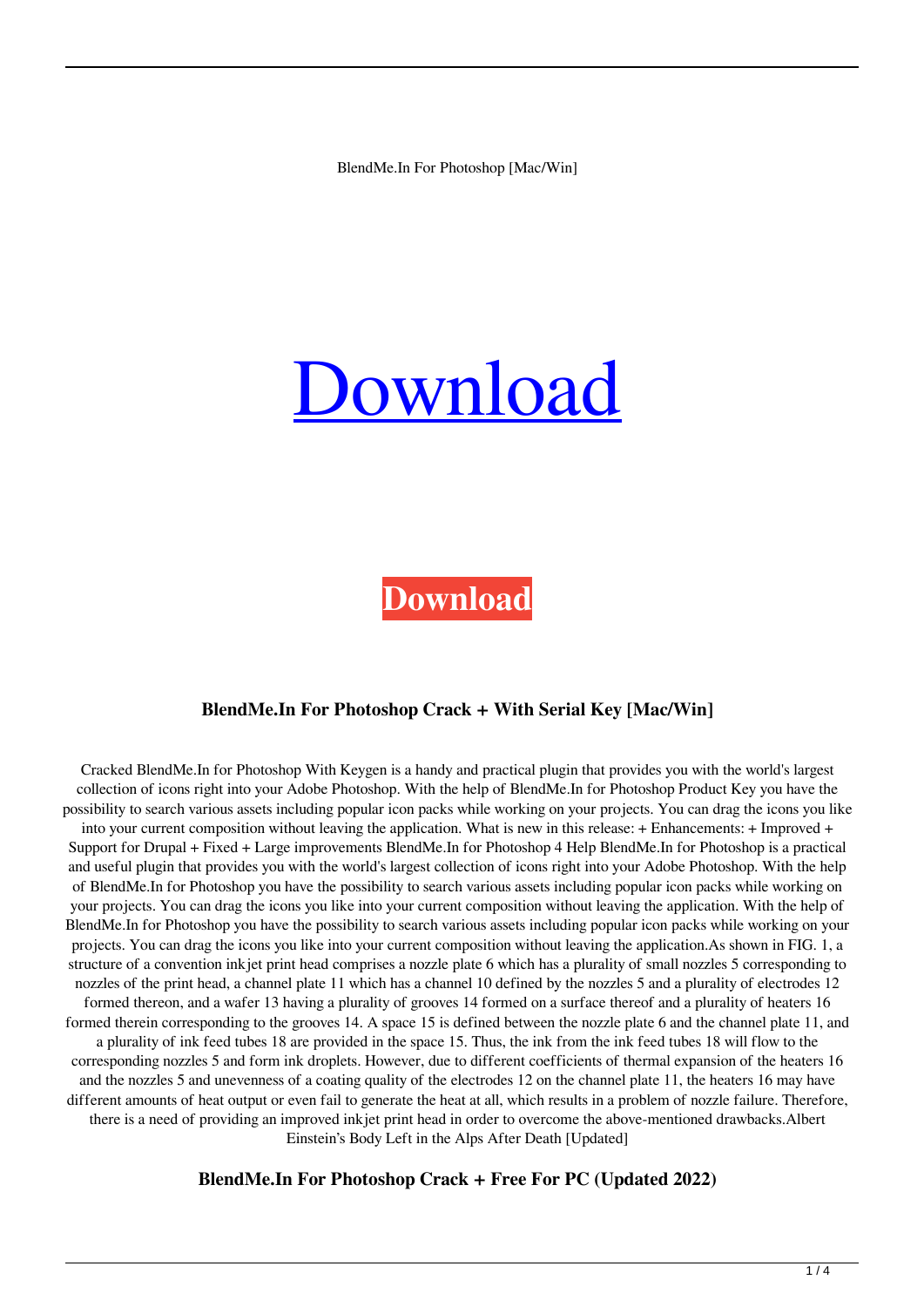- Drag icons from the folder to a Photoshop composition - Optionally by pressing the key combination of your choice, these icons will be applied - Optionally by pressing CTRL+drag, all icons within a specific folder can be dragged - Optionally by pressing F8, all icons within a specific folder can be dragged and the resulting composition will be compiled - Optionally by pressing ALT+drag, all icons within a specific folder can be dragged and the resulting composition will be compiled - Optionally by pressing the key combination of your choice, these icons will be applied - Optionally by pressing CTRL+drag, all icons within a specific folder can be dragged - Optionally by pressing F8, all icons within a specific folder can be dragged and the resulting composition will be compiled - Optionally by pressing ALT+drag, all icons within a specific folder can be dragged and the resulting composition will be compiled The most important advantage of the BlendMe.In plugin is that all icons can be dragged and placed wherever you like while working on your current composition. The icons will be applied and adjusted automatically to your currently active layer or selected layer mask or even to any layer mask. In the source folder, you have the possibility to search for a specific category like: screen savers, weather, games, banks, apps, calculators, clocks, weather, sports, other categories, devices, files, etc. and then you can add all icons you like right into your current composition. The icons can be adjusted in all available adjustments of Photoshop in order to display the desired result. Additionally you can mix icons with specific adjustments like: vivid, light, soft, sepia, old, etc. The icons are adjusted to your current active layer or selected layer mask or even to any layer mask. In the source folder, you have the possibility to search for a specific category like: screen savers, weather, games, banks, apps, calculators, clocks, weather, sports, other categories, devices, files, etc. and then you can add all icons you like right into your current composition. The icons can be adjusted in all available adjustments of Photoshop in order to display the desired result. Additionally you can mix icons with specific adjustments like: vivid, light, soft, sepia, old, etc. The icons are adjusted to your current active layer or selected layer mask or even to any layer mask. In the source folder, you have the possibility to search 81e310abbf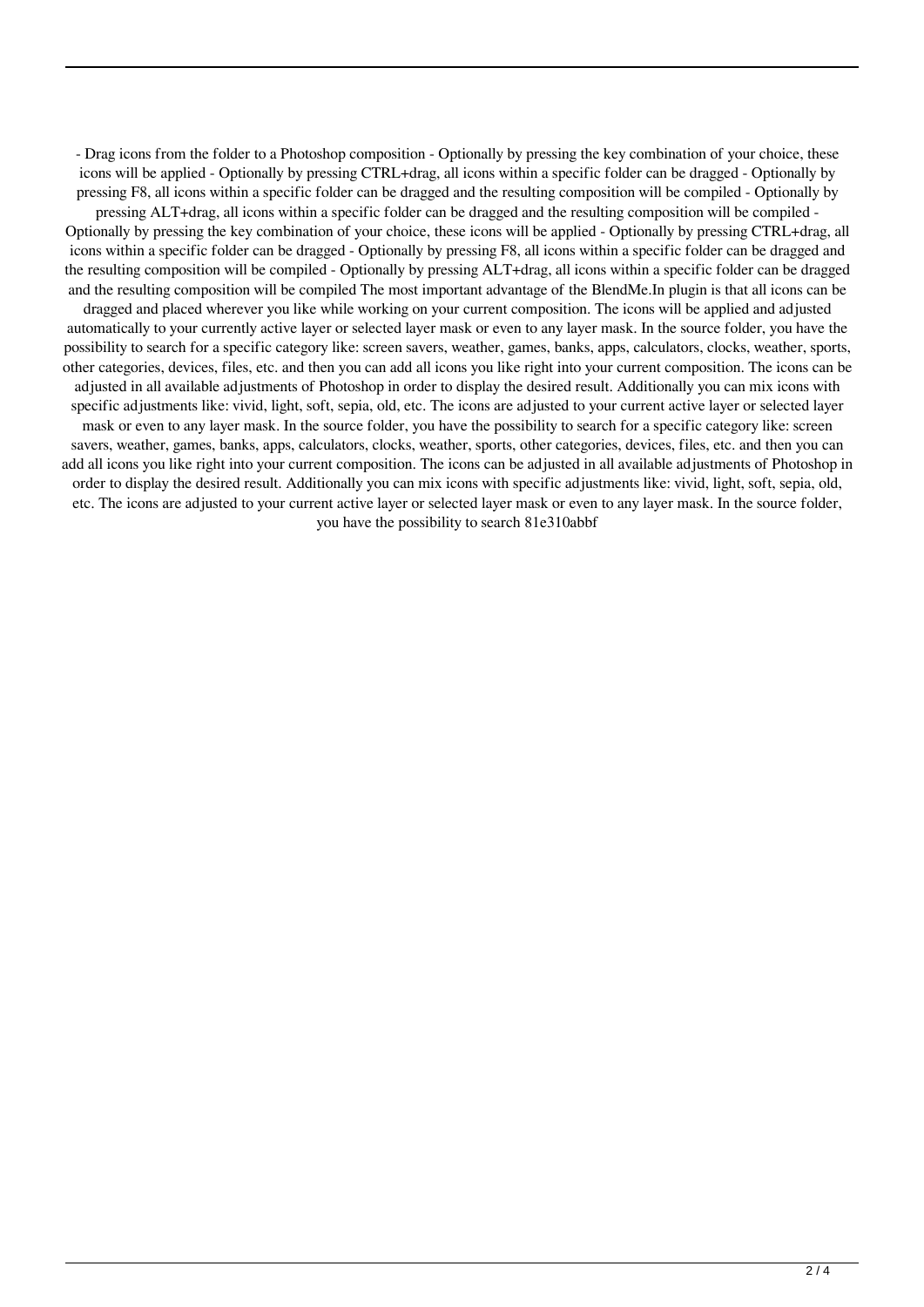## **BlendMe.In For Photoshop Crack + Patch With Serial Key Download**

● No need for downloading and installing icons! Drag and drop icons from the database into the project and you're done! ● 1 icon from over 15,000 items available in the database, fully scalable to any size! ● The matching best fit icon is displayed as preview on the left side of the composition. ● No installation needed! Just download, unzip and start working! ● You can select the icons with opacity, fill them with the colors or add the glow effect! ● The database and its search features are totally free of charge. ● Icon database update every Monday! ● Icon database is automatically updated and contains more than 15,000 icons. ● Auto search feature always works, no matter how many icons you have on your project. ● Modify icons with any editing tools you like and save them into your project. ● Preview features on the left side and scroll the icons with the preview arrows. ● All icons are compatible with all popular image editors and programs. ● Icon database can be exported to PSD, PNG and ZIP format. ● No watermarks on exported icons! ● The plugin is compatible with Photoshop CC, CS5, CS4, CS3, CS2 and CS1 as well. ● Compatible with Windows and Mac OS. ● We update our database regularly and keep a higher number of icons for you! ● Please visit our website for more information about the program. ● Please send us your feedback regarding the plugin and the icons available in our database. ● You can also contact us via email to any suggestions you might have for our database or the plugin. Need a free clipart for your designs? The Internet provides an infinite amount of clipart. This amazing free clipart resource is packed full of clipart and free stock images. Select your desired clipart and download. A simple grid for your Photoshop Elements file. The template is easy to use, with a white line, a grid, small boxes and sizes. Save your template in the format.psd and edit the grid, or add your own. If you're looking for a simple, fast and effective way to create your own vector and image textures, then it's time to learn how to create realistic texture effects and create unique images. The Photoshop Resource Center is a free collection of Photoshop tutorials and Photoshop resources. The Photoshop Resource Center is a free collection of Photoshop tutorials and Photoshop resources. We provide free tutorials on

## **What's New in the BlendMe.In For Photoshop?**

BlendMe.In for Photoshop is a practical and useful plugin that provides you with the world's largest collection of icons right into your Adobe Photoshop. With the help of BlendMe.In for Photoshop you have the possibility to search various assets including popular icon packs while working on your projects. You can drag the icons you like into your current composition without leaving the application.Q: How to show progress bar for application startup in Qt application I am learning Qt by building a video player. The video is playing from an online URL. When the video is fully played, I want to show an indicator (i.e. progress bar) to indicate the progress of video. Please tell me how to do this in Qt. A: This seems to be a duplicate of: How to show a progress bar when opening a file? Here's an example: prog.h #include class Prog : public QObject { Q\_OBJECT Q\_PROPERTY(int num READ num WRITE setNum NOTIFY numChanged) int num; public: Prog(OWidget \*parent = 0); public slots: void setNum(int newNum); int getNum(); void updateProgress(int value); signals: void numChanged(); }; prog.cpp #include "prog.h" Prog::Prog(OWidget \*parent) : OObject(parent) { connect(&qApp, SIGNAL(exec()), this, SLOT(exec())); } void Prog::setNum(int newNum) { if (num!= newNum) { num = newNum; emit numChanged(); } } int Prog::getNum() { return num; } void Prog::exec() { QProgressDialog progDlg("Starting program...", "No title", 0, 100); progDlg.show(); // Start the application QCoreApplication::exec(); // Wait for the exit event QCoreApplication::processEvents(); // Show the dialog progDlg.setValue(num); } main.cpp #include "prog.h" int main(int argc, char \*argv[]) {